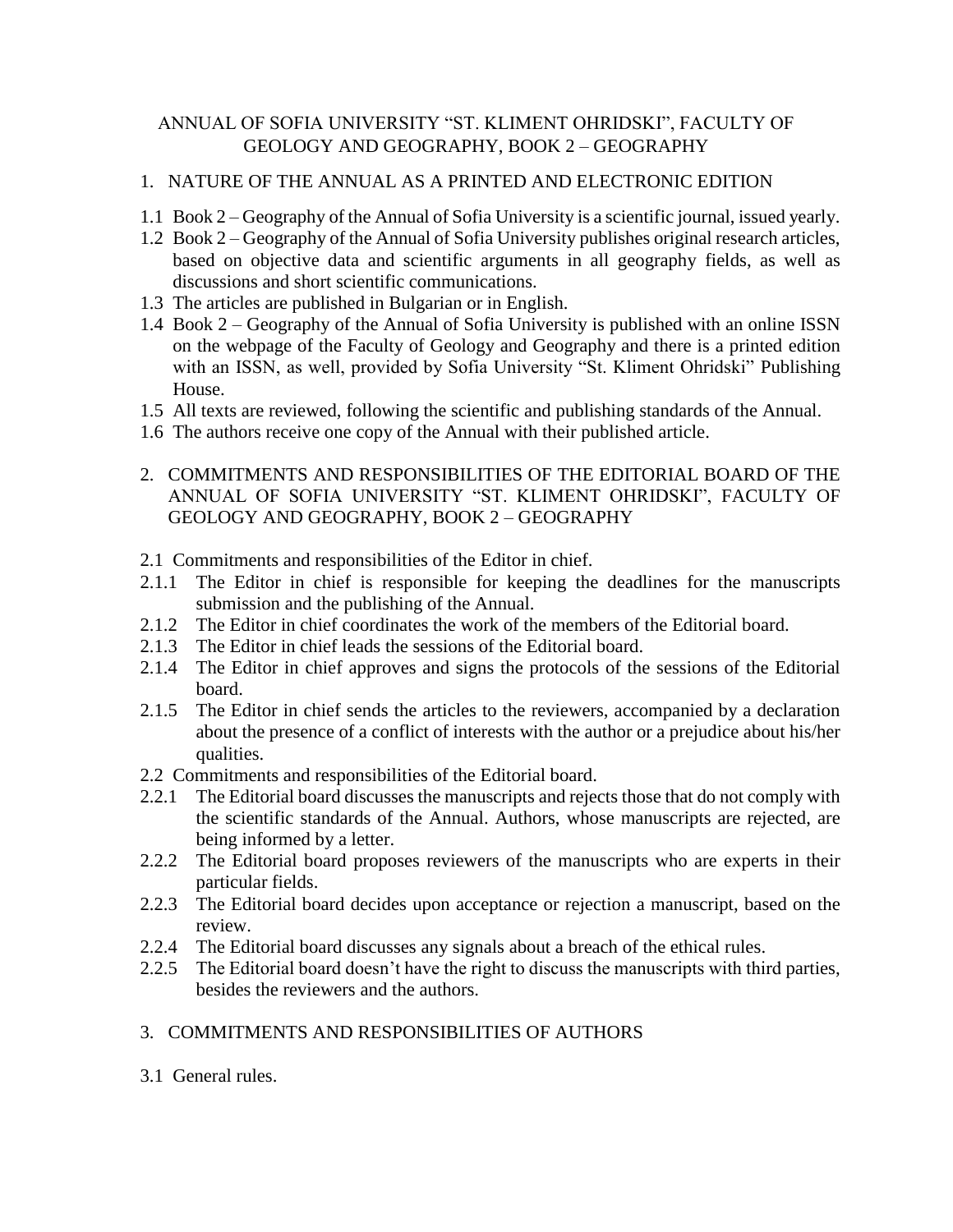- 3.1.1 The authors are obliged to present an article that complies with the policy of the Annual and follows the standards for structure and technical requirements.
- 3.1.2 The authors are responsible for originality, scientific contributions and autonomy of their manuscript.
- 3.1.3 The authors are obliged to present their manuscript within the deadline, which is every year at the same time in the end of March.
- 3.1.4 The authors must not present their manuscript to more than one scientific journal.
- 3.1.5 The authors present their article on paper and on а electronic device. The text of the article is separated from the synopsis, the extended abstract (if the article is written in Bulgarian), and the tables and the figures (their particular place in the printed and the electronic version is indicated).
- 3.1.6 The manuscripts and any correspondence, consisting of questions of editorial character, have to be send to the Editorial board or/and the Editor in chief at: [godishnik.geography@gmail.com.](mailto:godishnik.geography@gmail.com)
- 3.1.7 Manuscripts that do not follow the standards will not be accepted. Manuscripts that are send to the personal e-mail addresses of members of the Editorial board or to the Editor in chief will not be accepted either.
- 3.2 Requirements for the structure and design of the manuscript.
- 3.2.1 The authors are advised to use the following standards:

*Title*. It has to be short, informative and without any abbreviations.

*Authors*. Names – first and last name, department/institute (in co authorship), e-mail address.

*Synopsis*. The synopsis is written in English and presents the aim, the methods and the results of the investigation by using no more than 250 words, including key words.

*Key words*. Up to 7 key words.

*Introduction*. Explains the purpose of the work and why it is of a current importance.

*Methodology*. The object of the investigation (includes the up-to-date study of the object, its boundaries, size and other characteristics), the subject of the investigation with its internationally accepted definitions, the method for investigation and the output data are presented here.

*Results and discussion*. Results are introduced and discussed within this chapter. Tables and graphs must not be repeated in the text.

*Conclusion*. The main conclusions and implications are presented here.

*Acknowledgments*. (only if they are present).

*References*. All used sources are cited, according to the standards of the Annual.

*Abstract*. The extended abstract is presented in English if the main language of the article is Bulgarian. It has to be no more than one standard typewritten page.

3.2.2 The authors are obliged to send their manuscript by keeping the following requirements:

The manuscript's length has to be no more than 20 pages, including figures and tables. In exceptional cases of presented thorough and comprehensive research, the Editorial board allows manuscripts' size to be up to 30 pages. The manuscripts are prepared in Microsoft Word, Times New Roman, page fields – 30 mm.

 **Title page**: includes title, first and last name of the author/s, address and e-mail. After that, written in English, follow the name/s of the author/s, the full title of the article, abstract and key words, keeping in mind the following requirements: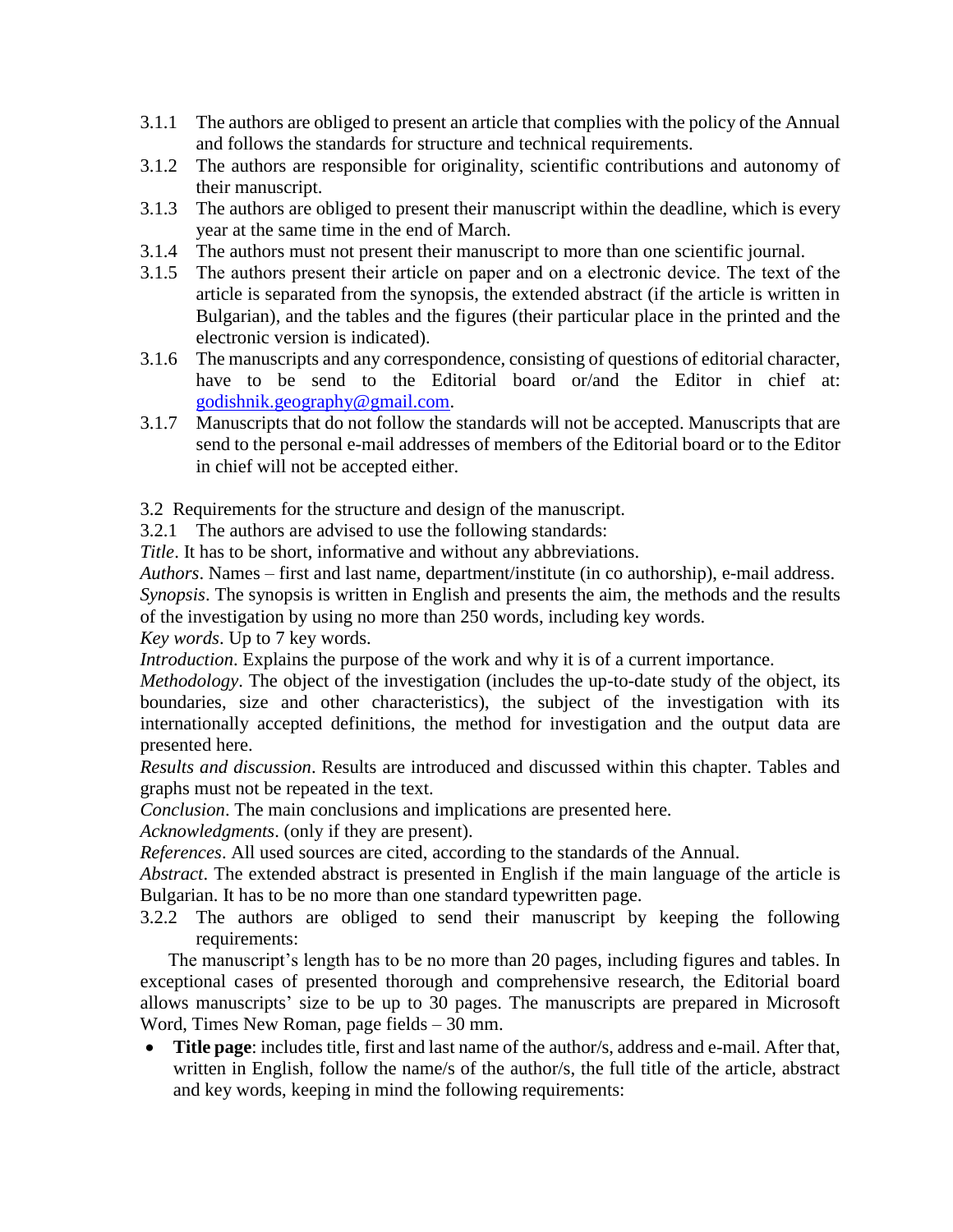*Title*: 12 pt, capital letters, single line spacing 1,0.

*Author/s names*: 11 pt, capital letters, when there more than one author, the names are ordered by the particular team.

*Synopsis*: Author's names: 10 pt, Italic; Title of the article: 10 pt, capital letters. *Key words*: 10 pt, Italic.

 **Main text**: includes introduction, methodology (aim and tasks, object, subject and methods), results and discussion, if there is one, conclusion and acknowledgements. The new paragraph starts with 1 cm indentation. A blank line stands between each section. These elements are presented in the following order:

*Title, methodology, results, conclusion*: 12 pt, capital letters, centered. *Text*: 12 pt, line spacing 1,5.

 **Figures, tables and phototables**: their place must be pinpointed in the text. Their titles are in Bulgarian and in English, 11 pt. If the article is written only in English, the text is also only in English.

*Figures and phototables.* The resolution must be high – between 300 and 1200 dpi. The following formats are accepted: tiff, jpg, cdr, eps, ai, opj or xls and they must be presented in the final dimensions, requested from the author. The maximum dimensions are  $13\times18,5$  cm. Photos must be in high resolution and good contrast and arranged optimally. *Every figure and phototable is sent separately*. The titles of the figures and phototables are also send in a separate file, both in Bulgarian and in English.

*Tables.* They are prepared in Microsoft Word Table, dimensions 13×18,6 cm, without outlining the cells with horizontal and vertical lines. Each table is send *separately* along with its title and remarks under it.

 **References**: It consists of all cited authors, ordered alphabetically, without spacing, 10 pt. The form of citations should conform to general use, as the following examples:

### *Journal*

Hubbard, R. J. 1988. Age and ....... – *Bull. Am. Ass. Petrol. Geol*., 72, 2, 49–72.

### *Monography*

Allen, P. A., J. R. Allen. 1990. Basin analysis. Oxford, Blackwell Scientific Publication, p. 451.

### *Book*

Bouma, A. H., C. E. Stetling. 1985. Mississippi Fan Gulf of Mexico. – In: Submarine fans and Related Turbidite Systems (Ed. by A. H. Bouma, W. R. Normark and N. G. Barnes), N. Y., Springer Verlag, 451–478.

*Note*: If the article is written in English, the citation of a reference in Bulgarian is written in Latin: Kanchev, I. 1971. Eastbalkan Tectonic Zone. – In: Tectonics of Bulgaria. Sofia, Technika, 389– 407 (in Bulg.). If the article is in Bulgarian, titles in Cyrillic, ordered alphabetically, come in the first place and after them are the titles in Latin. Transliteration follows Bulgarian legislation (State Gazette 19/13.3.2009, 77/01.10.2010, 77/09.10.2012, 68/02.8.2013 [http://lex.bg/en/laws/ldoc/2135623667\)](http://lex.bg/en/laws/ldoc/2135623667).

# **Abstract**.

*Title*: 12 pt, capital letters, single line spacing 1,0. *Text*: the same, as in the main text.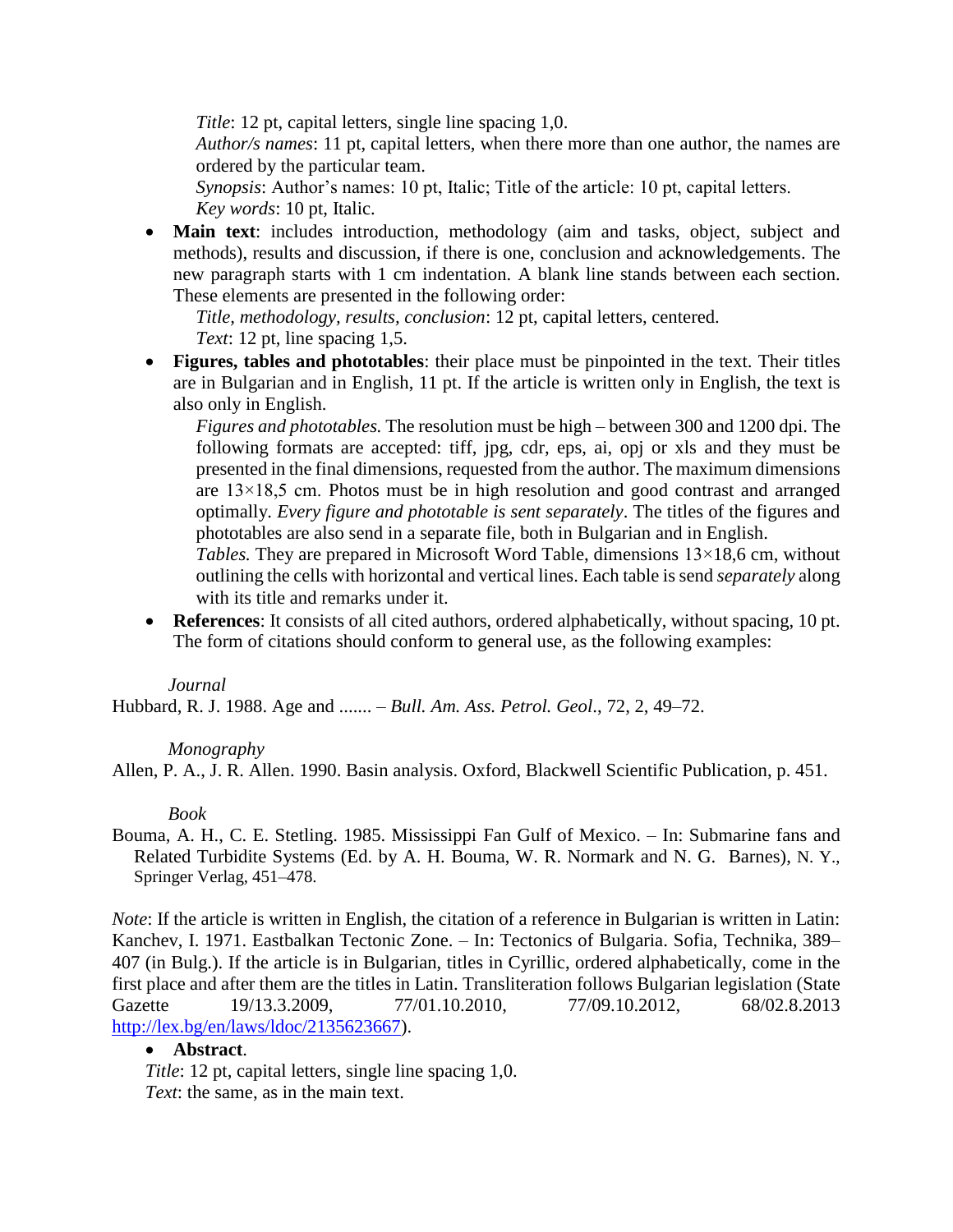# 4. COMMITMENTS AND RESPONSIBILITIES OF THE REVIEWERS

4.1 Competence.

- 4.1.1 The reviewer accepts to make a review of a manuscript only if it is in his field of competence.
- 4.1.2 The reviewer assesses the manuscript clearly, competently, with enough arguments, objectively, honestly and responsibly, based on its scientific (academic) value.
- 4.1.3 The reviewer provides assessment about the current importance of the manuscript, its aims and objectives, methodology and instruments, results, conclusions and the extent to which scientific literature is acknowledged.
- 4.1.4 The reviewer provides assessment about the correctness of the citations.
- 4.2 Confidentiality.
- 4.2.1 The reviewer stands for the principle for confidentiality and does not discuss with third parties any information, concerning the manuscript.
- 4.3 Conflict of interest and timeliness.
- 4.3.1 The reviewer signs a declaration form about the presence or lack of conflict of interests with the author and the lack of bias about his scientific qualities.
- 4.3.2 The reviewer assesses the manuscript, following the indicators in the reviewer's card and provides arguments about his critical remarks.
- 4.3.3 The reviewer is obliged to provide his expert assessment to the Editor in chief (or the secretary of the Editorial board) within the specified deadline.

# 5. ETHICAL CODE OF THE ANNUAL OF SOFIA UNIVERSITY "ST. KLIMENT OHRIDSKI", FACULTY OF GEOLOGY AND GEOGRAPHY, BOOK 2 – **GEOGRAPHY**

Based on the standards, published in the "Ethical code of the Academic community in Sofia University "St. Kliment Ohridski", adopted by a decision of the Academic Council – Protocol Ne5 from 2.03.2016<sup>1</sup>, in search for the truth and in coordinance with traditions in European universities and European cultural values, where freedom and dignity of the human personality are at the basis of all, the Editorial board of the Annual of Sofia University "St. Kliment Ohridski", Faculty of Geology and Geography, Book 2 – Geography, adopted the following ethical rules.

- 5.1 Ethical commitments of the Editor in chief and the Editorial board.
- 5.1.1 The responsibility for accepting or rejecting a manuscript lies upon the Editor in chief. His duty is to provide a responsible and reasonable approach towards the manuscripts. The Editor in chief, along with the Editorial board, decide who will review the manuscripts. The reviewers cannot be in a lower academic and scientific position than the author/s. Manuscripts can be rejected without being reviewed if the requirements of the Annual are not kept or if there is a discrepancy with the subject of the Annual or if there is any form of plagiarism at present.

 $\overline{\phantom{a}}$ 

<sup>&</sup>lt;sup>1</sup> https://www.uni-

sofia.bg/index.php/bul/universitet\_t/administrativna\_struktura/etichna\_komisiya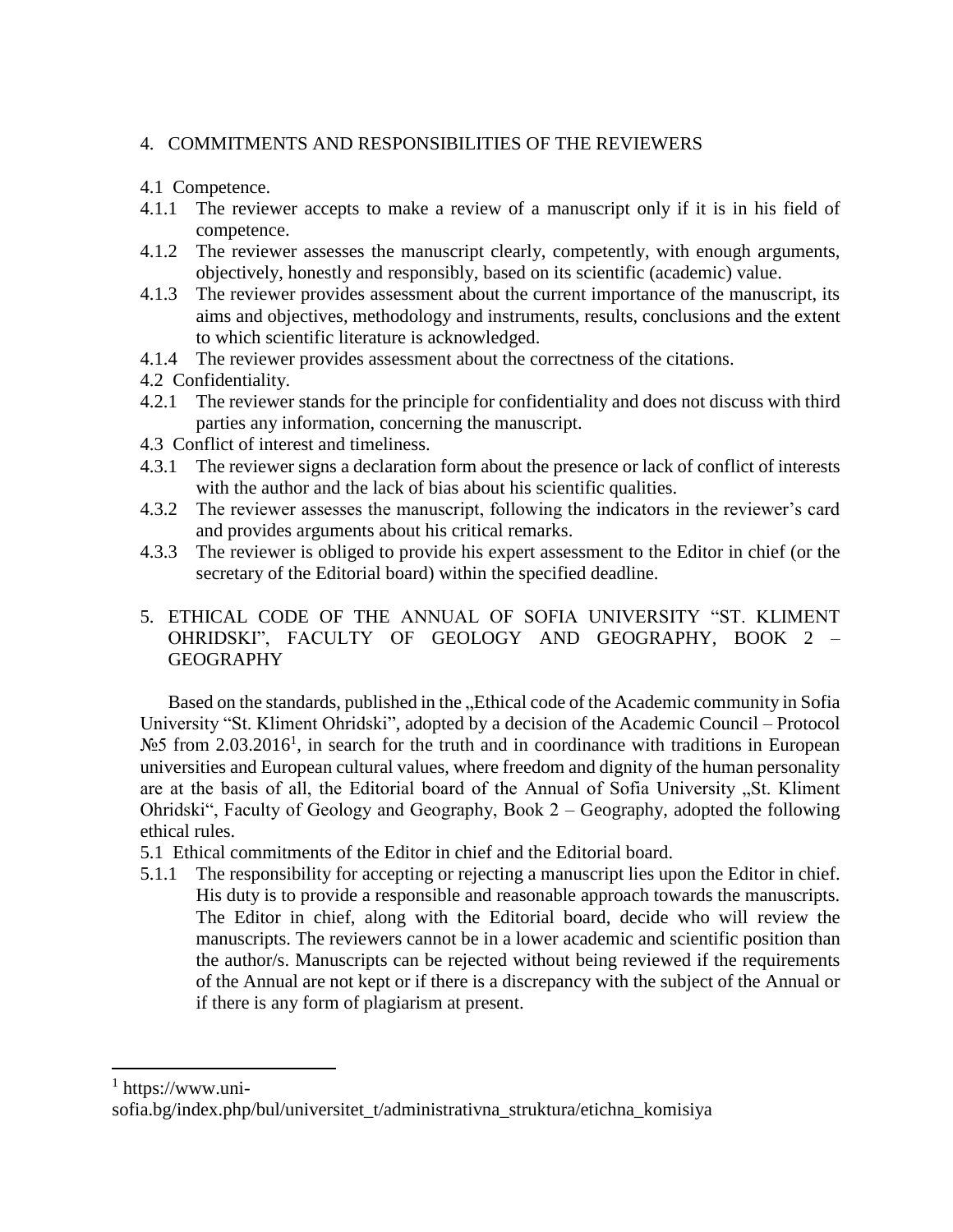- 5.1.2 The Editor in chief and the members of the Editorial board must respect the intellectual property of the author/s. The Editor in chief and the members of the Editorial board cannot give away any information, concerning the manuscripts during the process of reviewing, different from the one that they can share, from the position of editors. If there is a positive review at present, the manuscript will be published in the Annual.
- 5.1.3 If there is a lack of reviewer with appropriate qualities in the disciplines Geography, Tourism and Regional development and policy, an external representative may be contacted if he/she can provide the needed expertise.
- 5.1.4 There can be no dependency, discrimination or pressure, based on ethnicity, gender, religious, political or any other feature between the Editor in chief, the Editorial board, the reviewers and the authors.
- 5.1.5 The Editor in chief and the members of the Editorial board have the right to invite a second or a third reviewer when there is a doubt, concerning the correctness of the assessment of the first reviewer.
- 5.2 Ethical commitments of the authors.
- 5.2.1 A main obligation of each author is to provide a new investigation of a present interest that is discussed objectively.
- 5.2.2 Each author has to be aware of the fact that the volume of the Annual is restricted and must be used reasonably and in economical manner.
- 5.2.3 Each author must cite every publication that is laying in the basis of his article and that will quickly engage the reader to the main hypothesis, which is essential for the understanding in depth of the manuscript.
- 5.2.4 It is unacceptable to submit a manuscript describing the same study in more than one journal unless a new manuscript is presented, rejected or withdrawn from publishing. It is acceptable to propose a manuscript that represents an extended version of a previous communication, but only if the Editorial board is informed about the case.
- 5.2.5 The authors are advised to avoid fragmentation of the investigated problem and to aim at interpretation of the whole subject.

*The rules and requirements for manuscript acceptance for publishing in the Annual of Sofia University "St. Kliment Ohridski", Faculty of Geology and Geography, Book 2 – Geography, along with the commitments and responsibilites of the Editorial board and the Ethical Code of the Annual, have been adopted at the session of the Editorial board on 11.04.2017.*

# DECLARATION

| I, the undersigned   |                                                         |
|----------------------|---------------------------------------------------------|
|                      | Scientific rank, academic position, first and last name |
| <b>Place of work</b> |                                                         |
|                      | Address and office phone number                         |

Accept for expert opinion (review) a manuscript, proposed for publishing in the Annual of Sofia University "St. Kliment Ohridski", Faculty of Geology and Geography, Book 2 – Geography, Volume № …, entitled: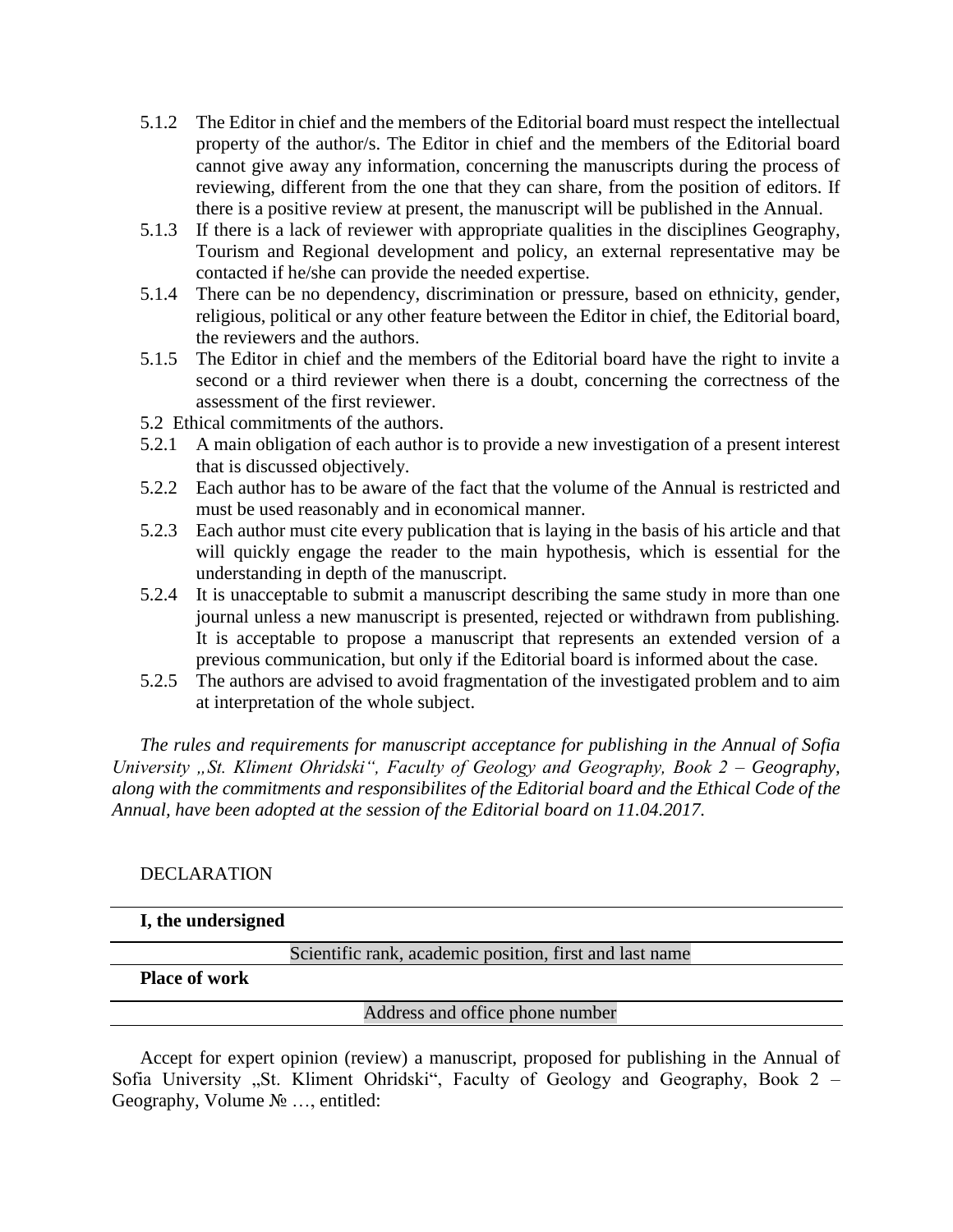I hereby declare that: I do not possess any investigations that overlap those in the manuscript, subject of the review and do not have any conflict of interests that can obstruct me to accept the manuscript, proposed for publishing in the Annual of Sofia University "St. Kliment Ohridski", Faculty of Geology and Geography, Book 2 – Geography, Volume №…, for reviewing.

**Date**:…………… **Signature**:………..

| <b>General Description</b>             |                                                           |     |                |  |  |
|----------------------------------------|-----------------------------------------------------------|-----|----------------|--|--|
| Title                                  |                                                           |     |                |  |  |
| Author                                 |                                                           |     |                |  |  |
| Size                                   |                                                           |     |                |  |  |
| <b>Content Assessment</b>              |                                                           |     |                |  |  |
|                                        | Is the title informative                                  | Yes | N <sub>o</sub> |  |  |
|                                        | Does the title correspond with the content                | Yes | N <sub>o</sub> |  |  |
| <b>Introdcution</b>                    | Is the investigation motivated                            | Yes | N <sub>o</sub> |  |  |
|                                        | Is the current importance of the investigation justified  | Yes | N <sub>o</sub> |  |  |
|                                        | Are the aims and the tasks clearly defined                | Yes | N <sub>o</sub> |  |  |
|                                        | Is the object of the investigation clearly defined        |     | N <sub>o</sub> |  |  |
| <b>Methodology</b>                     | Is the subject of the investigation clearly defined       | Yes | N <sub>o</sub> |  |  |
|                                        | Do the applied methods support the aims of the            | Yes | N <sub>o</sub> |  |  |
|                                        |                                                           |     |                |  |  |
| Are the applied methods justified      |                                                           |     | N <sub>o</sub> |  |  |
|                                        | Are the sources of information mentioned                  |     |                |  |  |
| <b>Results</b><br>and                  | Are the results of the investigation clearly presented    |     |                |  |  |
| <b>Discussion</b>                      | Do the figures and tables support the results             | Yes | N <sub>o</sub> |  |  |
|                                        | Does the conclusion reflect the results of the            | Yes | N <sub>o</sub> |  |  |
| <b>Conclusion</b>                      | investigation                                             |     |                |  |  |
|                                        | Is the contribution of the manuscript to previous         | Yes | N <sub>0</sub> |  |  |
|                                        | investigations indicated                                  |     |                |  |  |
| <b>References</b>                      | Are there any citations that are not present in the       | Yes | N <sub>o</sub> |  |  |
|                                        | references                                                |     |                |  |  |
|                                        | Are there any cited authors that are not present in the   | Yes | N <sub>0</sub> |  |  |
|                                        | references                                                |     |                |  |  |
| <b>Assessment for Layout and Style</b> |                                                           |     |                |  |  |
| <b>Style</b>                           | Does the article use a scientific language                | Yes | N <sub>o</sub> |  |  |
| Layout                                 | Are there any deviations from the requirements            | Yes | N <sub>o</sub> |  |  |
|                                        | Final Judgement and Recommendation to the Editorial Board |     |                |  |  |

REVIEW CARD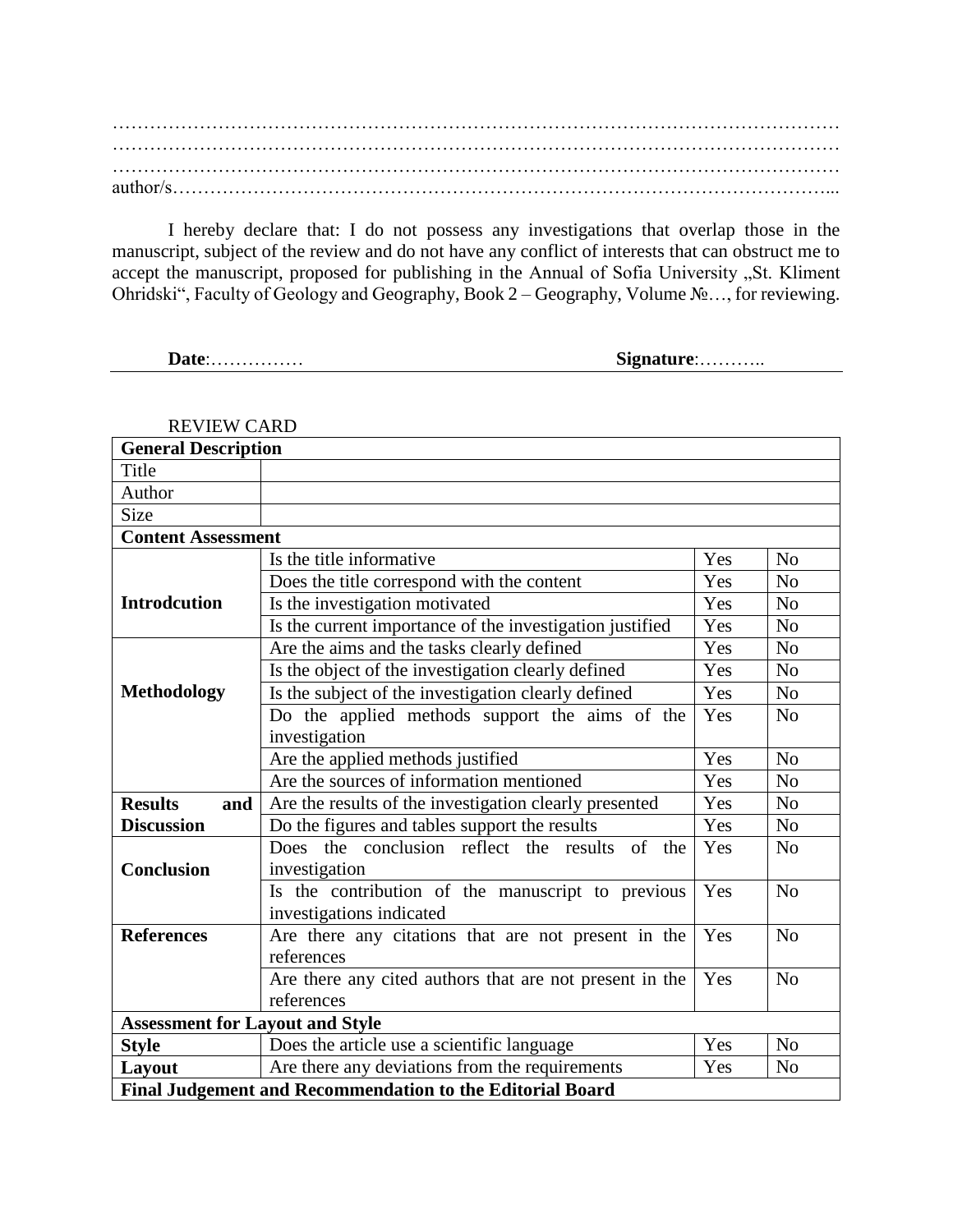| for<br>Assessment         | Scientific contribution                                      |     |                |  |
|---------------------------|--------------------------------------------------------------|-----|----------------|--|
| contributions             | Practical contribution                                       |     |                |  |
|                           | Does the manuscript expand previous investigations in<br>Yes |     |                |  |
|                           | the field                                                    |     |                |  |
| Recommendation            | Accepted with no or few remarks                              |     | N <sub>0</sub> |  |
| for the Annual            | The manuscript needs major reworking/rewriting               |     | N <sub>o</sub> |  |
|                           | Rejected                                                     | Yes | N <sub>o</sub> |  |
| <b>Notes</b><br>the<br>to |                                                              |     |                |  |
| author/s (if there        |                                                              |     |                |  |
| are any                   |                                                              |     |                |  |

*Remark*: *the answers in the electronic version are highlighted*.

#### **Sample**

# ГОДИШНИК НА СОФИЙСКИ УНИВЕРСИТЕТ "СВ. КЛИМЕНТ ОХРИДСКИ" ГЕОЛОГО-ГЕОГРАФСКИ ФАКУЛТЕТ Книга 2 – ГЕОГРАФИЯ Том ……….. ANNUAL OF SOFIA UNIVERSITY "ST. KLIMENT OHRIDSKI" FACULTY OF GEOLOGY AND GEOGRAPHY Book 2 – GEOGRAPHY Volume …..

# STATISTYCAL ANALYSIS…………..

### IVAN IVANOV<sup>1</sup>, PETAR PETROV<sup>2</sup>, MARIN MARINOV<sup>3</sup>

<sup>1</sup> Department of climatology, hydrology and geomorphology *² Institute… ³ Department of cartography and GIS e-mail (e-mails)*: …………………

*Ivan Ivanov, Petar Petrov, Marin Marinov*. STATISTYCAL ANALYSIS…………..

The paper presents …………………………………………………………………… …………………………………………………………………………………………250 words.

*Keywords*: GIS, …………………….

### INTRODUCTION

……………………………………………………………………………………………………… ………………………………………………………………………………………………………